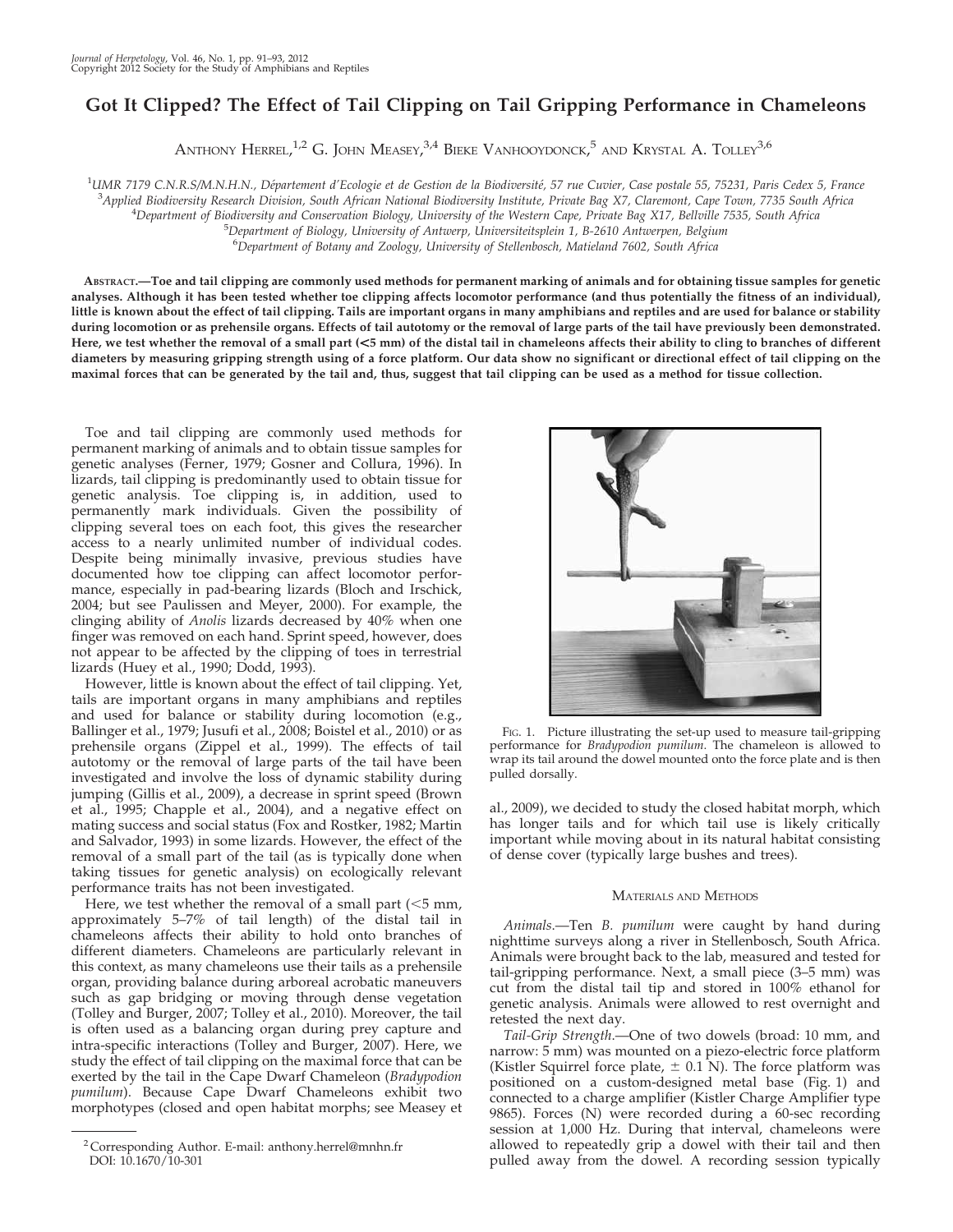

FIG. 2. Representative force profile illustrating the increase in vertical force while the chameleon grips a dowel with its tail. Negative forces indicate tensile forces (i.e., the chameleon pulling with its tail on the branch).

included 3–4 tail-grip trials (Fig. 2). As animals were pulled from the dowel in the vertical direction, we extracted peak Zforces only using the Bioware software (Kistler). Each chameleon was tested three times (i.e., three recording sessions) on each dowel with at least a 30-min rest between trials and a one-hour rest between recording sessions with dowels of different sizes. Trials before and after tail clipping were run on subsequent days. The highest tail-grip force for each individual on each dowel before and after tail clipping was retained for analysis (for a rationale on the use of maximal performance, see Losos et al., 2002).

Analyses.-All data were log<sub>10</sub>-transformed before analysis to fulfill assumptions of normality and homoscedascity. Next we ran a repeated-measures analysis of variance (ANOVA) to test for effects of tail clipping on maximal tail-grip strength on both narrow and broad dowels. All analyses were performed using SPSS V. 15.0.

## **RESULTS**

Bradypodion pumilum was able to exert  $1.60 \pm 0.78$  N on average while gripping a narrow and  $1.76 \pm 0.83$  N on average while gripping a broad dowel with its tail. After tail clipping, chameleons were able to exert  $1.23 \pm 0.20$  N and  $1.46 \pm 0.56$  N on narrow and broad dowels, respectively. A repeatedmeasures ANOVA showed no effect of tail clipping on either narrow ( $F_{1,9} = 1.47$ ,  $P = 0.26$ ) or broad ( $F_{1,9} = 0.14$ ,  $P = 0.72$ ) dowels. Moreover, no consistent directional effect of tail clipping on maximal grip force was observed. Indeed in 12 of 20 cases were forces higher before tail clipping, in the other eight cases forces were higher after tail clipping.

### **DISCUSSION**

Our data show that Cape Dwarf Chameleons have very strong tails able to exert up to 32 times their own body mass in grip force on a narrow dowel and up to 35 times their body mass on a broad dowel. Thus, the tail can play a crucial role in securing the animal to the substrate while capturing prey, moving from branch to branch or fighting with an opponent. The high forces chameleons are able to exert suggest the ecological and functional importance of their tails. Thus, an understanding of whether or not tail clipping affects the performance of the tail during gripping appears crucial. Our data show no significant or consistent effect of tail clipping on the peak forces that can be exerted. These results suggest that clipping a small piece  $(<5$  mm) from the tail likely does not affect the ability of chameleons to effectively use their tails. However, potential fitness effects remain to be tested.

Interestingly, our data suggest that closed habitat morphs of the Cape Dwarf Chameleon can exert higher forces on broad compared to narrow dowels. This suggests that the longer tails in this morph may be better suited for gripping relatively larger branches compared to the open habitat morph, which has shorter tails and lives on narrower substrates (Hopkins and Tolley, 2011). However, a more comprehensive sample of chameleons of both morphs is needed to test for the adaptive nature of the difference in tail length.

Acknowledgments.—We would like to thank the South African National Research Foundation (Key International Science Capacity Fund Program) and the South African Biodiversity Institute, for financial and logistical support, and A. Rebelo and S. Nielsen for assistance with fieldwork. This study was accomplished under permit from CapeNature (AAA007- 00875 and AAA004-00322-0035) and under SANBI ethics clearance (0010/08 and 002/10).

#### LITERATURE CITED

- BALLINGER, R. E., J. W. NIETFELDT, AND J. J. KRUPA. 1979. An experimental analysis of the role of the tail in attaining high running speed in Cnemidophorus sexlineatus (Reptilia: Squamata: Lacertilia). Herpetologica 35:114–116.
- BLOCH, N., AND D. J. IRSCHICK. 2005. Toe-clipping dramatically reduces clinging performance in a pad-bearing lizard (Anolis carolinensis). Journal of Herpetology 39:288–293.
- BOISTEL, R., A. HERREL, G. DAGHFOUS, P.-A. LIBOUREL, E. BOLLER, P. TAFFOREAU, AND V. BELS. 2010. Assisted walking in Malagasy dwarf chameleons. Biology Letters 6:740–743.
- BROWN, R. M., D. H. TAYLOR, AND D. H. GIST. 1995. Effect of caudal autotomy on locomotor performance of Wall Lizards (Podacris muralis). Journal of Herpetology 29:98–105.
- CHAPPLE, D. G., C. J. MCCOULL, AND R. SWAIN. 2004. Effect of tail loss on sprint speed and growth in newborn skinks, Niveoscincus metallicus. Journal of Herpetology 38:137–140.
- DODD, C. K. 1993. The effects of toe-clipping on the sprint performance of the lizard Cnemidophorus sexlineatus. Journal of Herpetology 27:209–213.
- FERNER, J. W. 1979. A review of marking techniques for amphibians and reptiles. Society for the Study of Amphibians and Reptiles. Herpetological Circular 9:1–41.
- FOX, S. F., AND M. A. ROSTKER. 1982. The social cost of tail loss in Uta stansburiana. Science 218:692–693.
- GILLIS, G. B., L. BONVINI, AND D. J. IRSCHICK. 2009. Losing stability: tail loss and jumping in the arboreal lizard Anolis carolinensis. Journal of Experimental Biology 212:604–609.
- GONSER, R. A., AND R. V. COLLURA. 1996. Waste not, want not: toe-clips as a source of DNA. Journal of Herpetology 30:445–447.